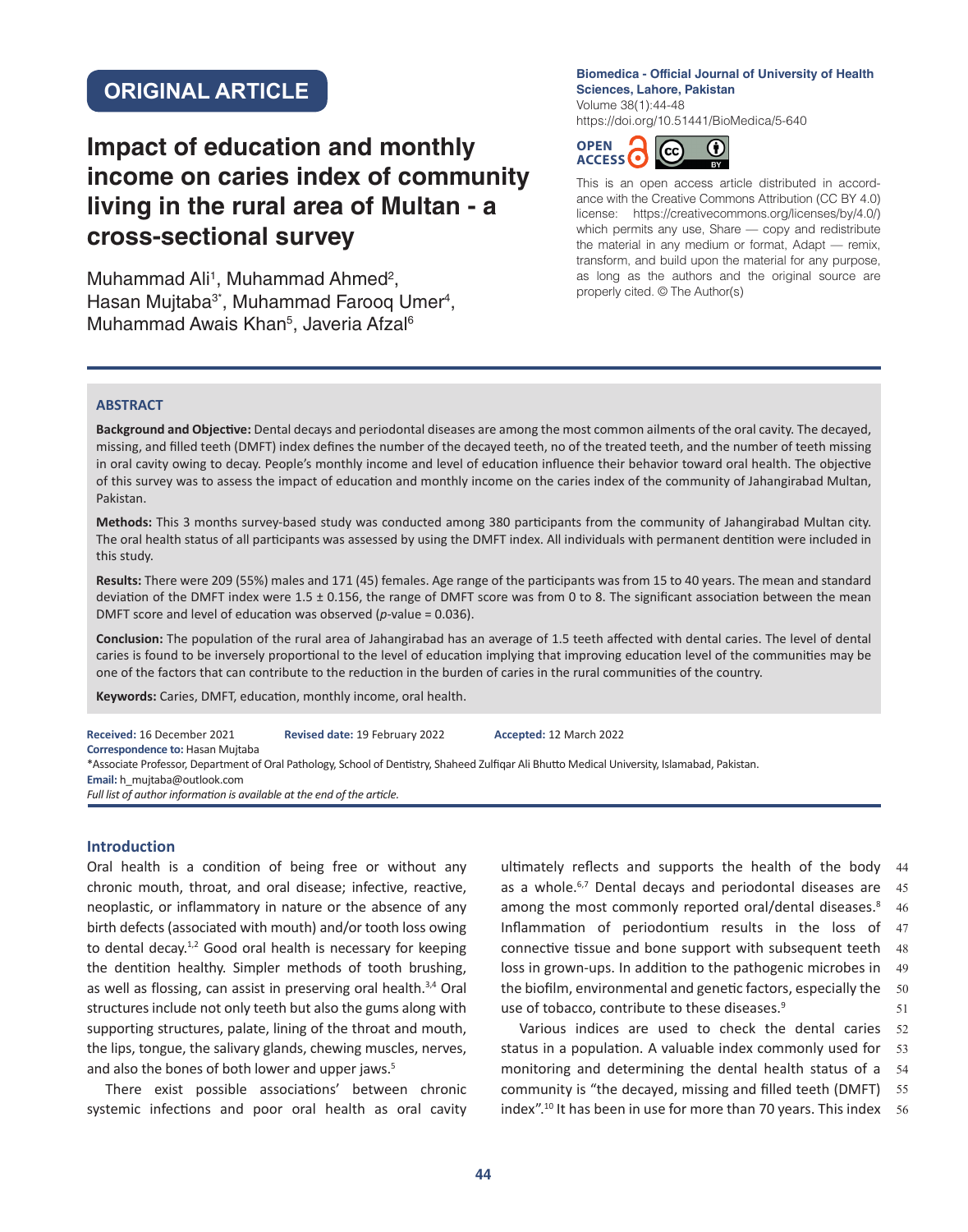defines the number of the decayed teeth, no of the treated teeth, and the number of the teeth missing owing to decay. $11$ 

Dental care is a substantial financial problem for several nations, findings from one research suggest that the dental expenditures in "The Organization for Economic Co-operation and Development" nations could surge substantially over the next two decades and may differ considerably across nations.12 Although not a common reason for demise, these disorders bear a serious impact on the general health of an individual.13,14 Keeping in mind the imperative need, action is obligatory in the promotion of sound oral health, and prevention of gums ailments and tooth decay.

Education makes a significant impact on oral health status of individuals. Caries index goes down in well-educated patients as compared to the lesser educated patients.<sup>10</sup> People's monthly income and level of education are also reported to influence their behavior towards oral health.<sup>15</sup> Therefore, the objective of this study was to evaluate the impact of education and monthly income on the caries index of a community living in the rural area of Southern Punjab, Pakistan.

# **Methods**

This cross-sectional survey-based study was conducted among 380 participants from the rural community of Jahangirabad Multan, Pakistan. The duration of the study was 3 months (July 2021 to September 2021). The sample size of 380 was calculated through open Epi by keeping confidence level at 95%, margin error of 5%, and the population size of 18,000. Simple random sampling type was employed as it best suits the study.

Written informed consent was taken from all the participants and the study was approved by the institutional Ethics Committee of Multan Medical and Dental College, Multan, Pakistan. The questionnaire was designed having two parts; first part consisted of demographic data and second part contained DMFT score of the participants. Two qualified dentists were engaged to check all the participants for dental caries status by using DMFT index. Aseptic condition was maintained and the intra-oral examination was carried out with the aid of explorer and mouth mirror under good light of the dental unit at Multan Dental College, Multan. All individuals with permanent dentition were included in the study while those having deciduous teeth at the time of the study were excluded. The patient who did not feel comfortable disclosing their education status and/or monthly income levels were also excluded from the final sample. Patients who had extractions or missing teeth due to any medical illness or any esthetic procedures were also excluded.

DMFT scores of individual participants were counted. The mean DMFT of the population was determined by dividing the total number of DMFT of the study population by the sample size.

# *Statistical analysis*

The study variables were age, gender, education, monthly income, and DMFT scores of the participants. Collected data were coded, entered, and analyzed by using SPSS version 23. Age, income, and education categories are presented as frequencies and percentages. A chi-square test was applied to observe the association between education and monthly income with DMFT keeping a level of significance at 95%.

# **Results**

Out of the total 380 individuals participating in the study, 209 (55%) were males and 171 (45%) were females. Participants of this study were categorized on the basis of age group, level of education, and monthly income (Table 1).

When considering education level, approximately onethird of the participants had no formal education, while almost 32% of the participants had attended secondary school education. Educational attainment of high school and university combined was achieved by 20% of the participants. As highlighted in Table 1, most of the study participants had a monthly income in the range of 10,000-20,000 Pakistani rupees (PKR), while only 12.8% earned more than 50,000 per month.

The minimum value of DMFT obtained was 0, while the maximum value came out to be 8.0. The highest mean was in the category of decayed teeth with a mean DMFT of 1.5 and standard deviation of 0.156, as shown in Table 2. The score implies that on average the adult population belonging to the rural area of Jahangirabad has an average of 1.5 teeth affected by decay, are filled, or are missing due to dental caries-related complications.

For computing association, the participants were characterized into two groups, one with a mean DMFT of 0, while the other with a mean DMFT of 1 or more. Monthly income was also categorized into two groups with one group having an income of less than 20,000 and other earning 20,000 or more per month while the level of education was grouped into three categories as shown in Table 3. Applying chi-squared test, there was no significant association found between average monthly income and mean DMFT; however, a significant inverse association ( $p = 0.036$ ) was observed between the mean DMFT and level of education meaning that the lower the educational level higher the caries prevalence.

#### **Discussion**

As stated by Baldani et al. $^{16}$ , the prevalence of the dental caries is a phenomenon associated with the economic deprivation.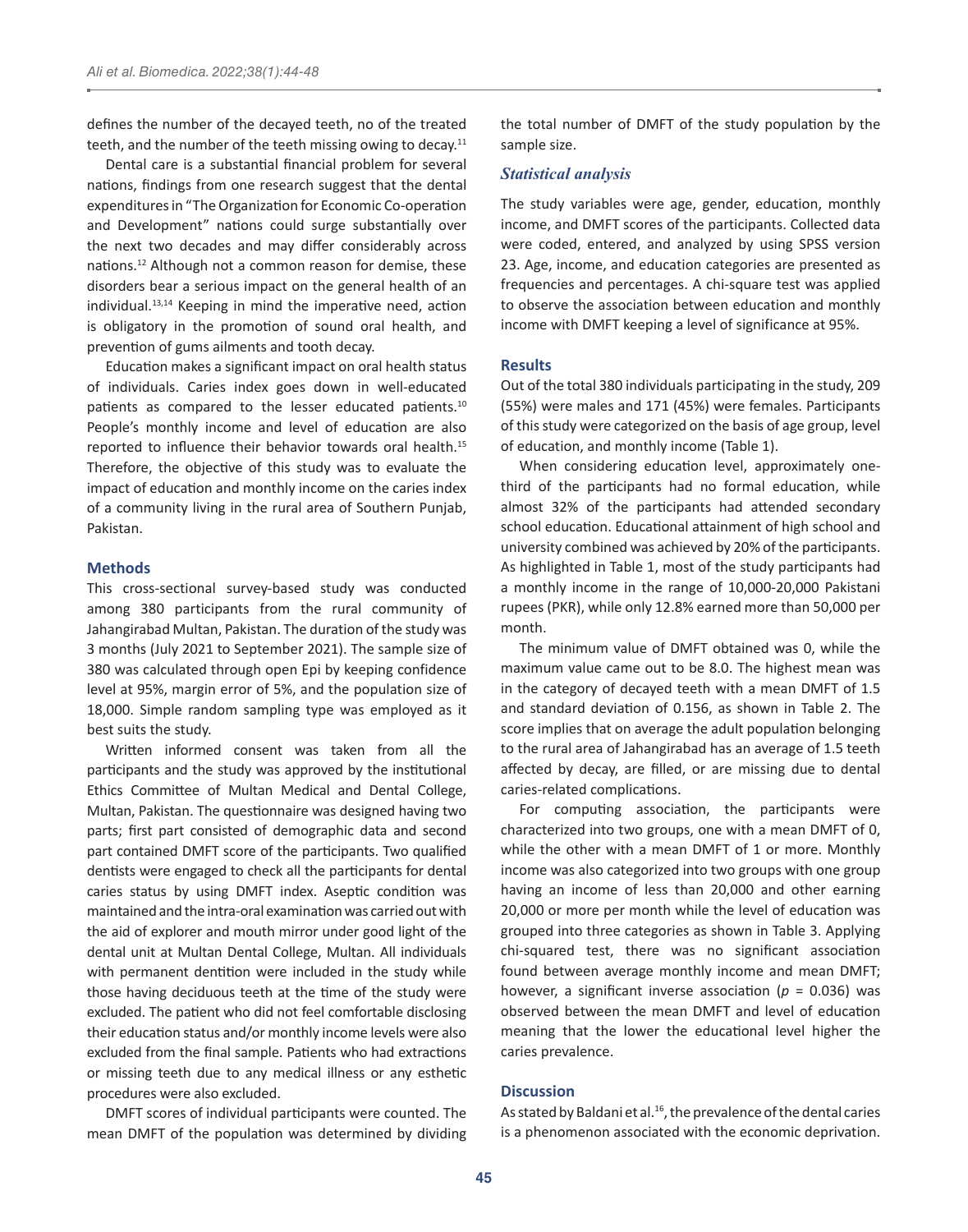| <b>Variables</b>     |                     | <b>Frequency</b> | Percentage |
|----------------------|---------------------|------------------|------------|
| Age (years)          | $15 - 20$           | 40               | 10.5       |
|                      | $21 - 25$           | 70               | 18.4       |
|                      | 26-30               | 90               | 23.7       |
|                      | 31-35               | 80               | 21.0       |
|                      | 36-40               | 100              | 26.4       |
| Level of education   | No formal education | 105              | 27         |
|                      | Primary school      | 80               | 21.0       |
|                      | Secondary school    | 120              | 31.9       |
|                      | High school         | 40               | 10.7       |
|                      | College/ University | 35               | 9.4        |
| Monthly income (PKR) | $<$ 10,000          | 85               | 22.3       |
|                      | 10,000-20,000       | 178              | 46.7       |
|                      | 20,000-50,000       | 69               | 18.2       |
|                      | >50,000             | 48               | 12.8       |

*Table 1. Socio-demographic characteristics of the participants (N = 380).*

*Table 2. The DMFT score & mean DMFT of n = 380 participants.*

| <b>Criteria</b>   | Mean score |  |
|-------------------|------------|--|
| Decayed (D) teeth | 1.02       |  |
| Missing (M) teeth | 0.13       |  |
| Filling (F) teeth | 0.34       |  |
| Mean DMFT         | 1.5        |  |

Socio-economic aspects have also been recognized as the risk indicators to the development of this disorder.

In the present study, 27% participants had no formal education which is a better proportion than the study of Francis from India where 57% subjects had no formal education.<sup>17</sup> The mean DMFT was 1.5 which is greater than the mean DMFT of a similar study from India  $(0.99)^{18}$  and lesser than that reported in a study from Iran where the mean value of the total DMFT index was  $7.33 \pm 3.0$ .<sup>10</sup> In the current research, mean value of decayed teeth was 1.02, that of missing teeth was 0.13, and that of filled teeth was 0.34. These results are different from Iranian study where mean values of DT, MT, and FT indices were  $2.85 \pm 1.7$ ,  $1.15$  $\pm$  1.84, and 3.33  $\pm$  1.7, respectively.<sup>10</sup> In the present study, the average of missing teeth was 0.13, which is nearer to the results of another research where 0.1% of subjects had missing teeth due to cause other than caries.<sup>19</sup>

The present study did not find a significant association between average monthly income and dental caries status; however, a significant association between the DMFT score and level of education (high school and college/university) was recorded. This is in accordance with the results of Moradi et al. 10 where DMFT index was associated with individual's education ( $p = 0.001$ ).

Oral health is an integral part of general health. Poor dental health may have detrimental outcome on the general health. Oral cavity is also a gateway for various toxins and pathogens, which can deteriorate the dental health and if not cleaned by several defense mechanisms which have developed to shield the mouth, may spread and transfer to rest of one's body. The consequences of diseased mouth and poor dental hygiene can be catastrophic to the general health.19,20 Lower socio-economic rank and illiteracy increase the chances of poor dental hygiene which might influence oral and general health.<sup>10</sup>

By virtue of their high prevalence, the most consequential oral diseases affecting global health are dental caries and periodontal diseases.<sup>21</sup> Promotion of dental health is a planned and strategic effort to build the public policies, produce supportive atmosphere, strengthen community action, improve personal hygiene, or re-orient health services.<sup>22</sup>

Owing to the noteworthy effect of dental health on the everyday lives of the people, World Health Organization (WHO) has recognized dental health as one of the main public health priorities around the globe. Despite great stress by the WHO on the oral wellbeing, it is still an underaddressed issue, even in the developed nations and the situation is even more graver in the developing nations. $10,23$ Experiencing good oral health, confidently and comfortably, permits an individual to accomplish their full capacity as well as participation in the society  $24$  as the teeth possess great influence on the personality and are also imperative for emotional as well as psychological wellness of the people.25 Baseline data about the magnitude of dental problems and different epidemiological factors are essential for planning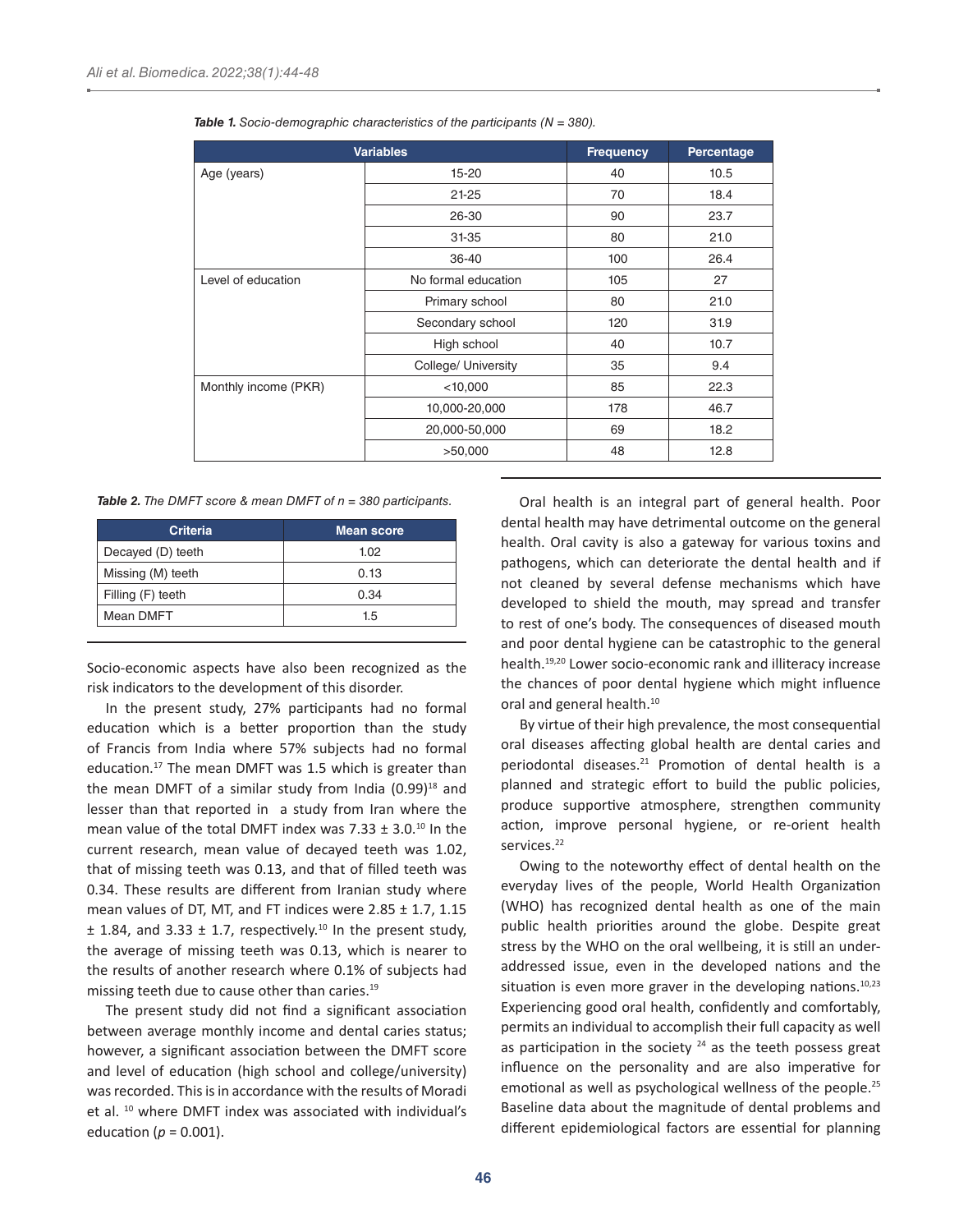|                              | <b>DMFT</b> score |                     |                              |
|------------------------------|-------------------|---------------------|------------------------------|
|                              | Score 0           | Score of 1 or above | <b>Level of significance</b> |
| Education                    | Percentage        |                     |                              |
| Less than primary or primary | 35.3              | 64.7                |                              |
| Secondary                    | 39.4              | 60.6                | $p = 0.036$                  |
| More than secondary          | 64                | 36                  |                              |
| Income (PKR)/month           |                   |                     |                              |
| Less than 20,000             | 43.4              | 56.6                | 1.466                        |
| 20,000 or above              | 35                | 65                  |                              |

*Table 3. Association between DMFT and level of education and income of the participants.*

the regional or national health promotion programs aiming to prevent as well as to treat the oral disorders.<sup>26</sup>

## **Conclusion**

Prevalence of dental caries is low in rural areas of Jahangirabad, Multan and is inversely proportional to the level of education implying that education makes a significant impact on the occurrence of dental caries. These results highlight the importance of improving the education level of the rural population as a dental public health measure to reduce the incidence of caries in the local communities.

#### **Limitations of the study**

The data analysis has certain limitations as the age, education, and income were collected as categories; therefore, correlations could not be computed. 229

## **Acknowledgement** 231

The authors would like to acknowledge the staff of Dental Section of Multan Medical and Dental College Multan, Pakistan for their

234 logistic and technical support in the acquisition of data related to this study. The authors would also like to acknowledge all those subjects whose data has helped us to add this scientific context in the literature.

#### **List of Abbreviations**

DMFT Decayed, Filled, Missing Tooth PKR Pakistani rupees WHO World Health Organization

# **Conflict of interest**

None to declare.

**Grant support and financial disclosure**

None to disclose.

#### **Ethical approval**

The Institutional Ethical Review Board of Multan Medical and Dental College, Multan, Pakistan vide Letter No. 0474-21.

## **Authors' contribution**

**MA, MA, HM:** Conception and design of the study, data collection and drafting of the manuscript.

**MAK:** Analysis and interpretation of data, important intellectual innut

**MFU, JA:** Acquisition of data, important intellectual input.

**ALL AUTHORS:** Approval of the final version of the manuscript to be published.

#### **Authors' Details**

Muhammad Ali<sup>1</sup>, Muhammad Ahmed<sup>2</sup>, Hasan Mujtaba<sup>3</sup>, Muhammad Farooq Umer<sup>4</sup>, Muhammad Awais Khan<sup>5</sup>, Javeria Afzal<sup>6</sup>

- 1. Senior Registrar, Department of Community Dentistry, Dental College CMH Multan Institute of Medical Sciences, Multan, Pakistan
- 2. Assistant Professor, Department of Operative Dentistry, Multan Medical and Dental College, Multan, Pakistan
- 3. Associate Professor, Department of Oral Pathology, School of Dentistry, Shaheed Zulfiqar Ali Bhutto Medical University, Islamabad, Pakistan
- 4. Assistant Professor, School of Public Health, Al Shifa Trust Eye Hospital, Islamabad, Pakistan
- 5. Assistant Professor, Department of Medical Education, Multan Medical and Dental College, Multan, Pakistan
- 6. Senior Lecturer, Department of Community Dentistry, Multan Medical and Dental College, Multan, Pakistan

#### **References**

- 1. Petersen PE. World Health Organization global policy for improvement of oral health-World Health Assembly 2007. Int Dent J. 2008;58(3):115–21. [https://doi.org/10.1111/j.1875-](https://doi.org/10.1111/j.1875-595X.2008.tb00185.x) [595X.2008.tb00185.x](https://doi.org/10.1111/j.1875-595X.2008.tb00185.x)
- 2. World Health Organization. Oral Health; 2011 [cited 22 Jan 10]. Available from: [http://www.who.int/mediacentre/](http://www.who.int/mediacentre/factsheets/fs 3l8/en/index.html) [factsheets/fs 3l8/en/index.html](http://www.who.int/mediacentre/factsheets/fs 3l8/en/index.html)
- 3. United States Public Health Service, Office of the Surgeon General, National Institute of Dental, Craniofacial Research (US). Oral health in America: a report of the Surgeon General. US Public Health Service, Department of Health and Human Services; 2000[cited 22 Jan 18]. Available from [https://www.](https://www.nidcr.nih.gov/research/data-statistics/surgeon-general) [nidcr.nih.gov/research/data-statistics/surgeon-general](https://www.nidcr.nih.gov/research/data-statistics/surgeon-general)
- 4. Tapsoba H, Deschamps JP. Promotion of orodental health in adolescents in Africa. Promot Educ. 19971;4(4):26–8. [https://](https://doi.org/10.1177/102538239700400413) [doi.org/10.1177/102538239700400413](https://doi.org/10.1177/102538239700400413)
- 5. Christopoulos A, Moubayed SP, Nader ME, Ayad T, Ghannoum JE, Meyers AD. Mouth anatomy. Drugs, diseases and procedures; 2015. Available from: [http://emedicine.](http://emedicine. medscape. com/article/1899122-overview) [medscape. com/article/1899122-overview](http://emedicine. medscape. com/article/1899122-overview)